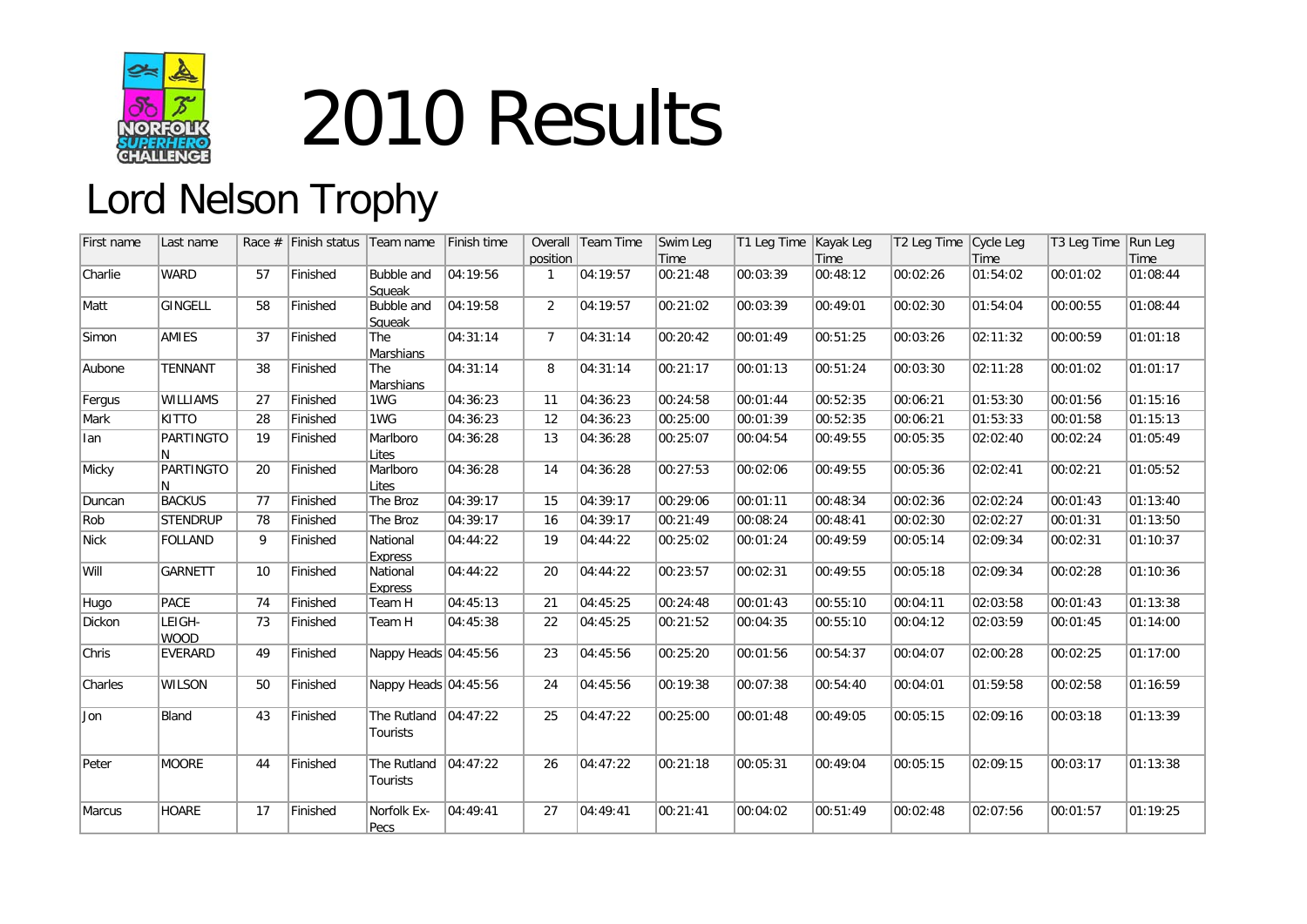| First name | Last name                        |                 | Race $#$ Finish status | Team name                  | Finish time |          | Overall Team Time | Swim Leg | T1 Leg Time   Kayak Leg |          | T2 Leg Time Cycle Leg |          | T3 Leg Time | Run Leg  |
|------------|----------------------------------|-----------------|------------------------|----------------------------|-------------|----------|-------------------|----------|-------------------------|----------|-----------------------|----------|-------------|----------|
|            |                                  |                 |                        |                            |             | position |                   | Time     |                         | Time     |                       | Time     |             | Time     |
| Richard    | MORLEY-<br><b>JACOB</b>          | 18              | Finished               | Norfolk Ex-<br>Pecs        | 04:49:41    | 28       | 04:49:41          | 00:24:34 | 00:01:11                | 00:51:50 | 00:02:50              | 02:08:01 | 00:01:49    | 01:19:24 |
| Adam       | <b>HARTLEY</b>                   | 51              | Finished               | Midlife Crisis   04:50:22  |             | 29       | 04:50:22          | 00:27:10 | 00:01:42                | 00:52:36 | 00:06:55              | 02:00:19 | 00:02:52    | 01:18:45 |
| Rob alan   | <b>DEVEY</b>                     | 52              | Finished               | Midlife Crisis   04:50:22  |             | 30       | 04:50:22          | 00:24:31 | 00:04:19                | 00:52:36 | 00:06:59              | 02:00:19 | 00:02:51    | 01:18:45 |
| Simon      | <b>WILSON</b><br><b>STEPHENS</b> | 29              | Finished               | Bloody<br><b>Hopeless</b>  | 04:52:34    | 31       | 04:52:34          | 00:26:35 | 00:01:21                | 00:47:16 | 00:06:22              | 02:04:13 | 00:03:43    | 01:23:01 |
| Mark       | LAPPING                          | 30              | Finished               | Bloody<br><b>Hopeless</b>  | 04:52:34    | 32       | 04:52:34          | 00:26:44 | 00:01:14                | 00:47:16 | 00:06:25              | 02:03:48 | 00:03:37    | 01:23:27 |
| Matt       | PAYNE                            | 59              | Finished               | Double the<br>Pavne        | 04:53:36    | 33       | 04:53:36          | 00:24:53 | 00:01:59                | 00:53:50 | 00:12:22              | 02:08:15 | 00:01:49    | 01:10:25 |
| Alex       | PAYNE                            | 60              | Finished               | Double the<br>Payne        | 04:53:36    | 34       | 04:53:36          | 00:22:03 | 00:04:52                | 00:53:51 | 00:12:27              | 02:08:05 | 00:02:39    | 01:09:35 |
| Duncan     | <b>READ</b>                      | 15              | Finished               | Yorkshire<br>Puddings      | 04:55:33    | 37       | 04:55:33          | 00:24:37 | 00:01:47                | 00:57:36 | 00:04:49              | 02:12:07 | 00:02:40    | 01:11:55 |
| Duncan     | <b>BERRY</b>                     | 16              | Finished               | Yorkshire<br>Puddings      | 04:55:33    | 38       | 04:55:33          | 00:20:53 | 00:05:28                | 00:57:35 | 00:04:56              | 02:12:06 | 00:02:37    | 01:11:56 |
| Mark       | <b>HARROD</b>                    | 24              | Finished               | Fen Tigers                 | 05:00:22    | 39       | 05:00:22          | 00:23:07 | 00:03:24                | 00:56:55 | 00:03:13              | 02:01:58 | 00:02:06    | 01:29:36 |
| Rowan      | Clifford                         | $\overline{23}$ | Finished               | Fen Tigers                 | 05:00:22    | 40       | 05:00:22          | 00:25:30 | 00:01:04                | 00:56:55 | 00:03:14              | 02:01:55 | 00:02:05    | 01:29:35 |
| Simon      | <b>PACKARD</b>                   | 72              | Finished               | The Half<br>Nelsons        | 05:03:00    | 41       | 05:03:05          | 00:25:25 | 00:02:43                | 00:54:47 | 00:05:32              | 02:16:06 | 00:03:21    | 01:15:03 |
| James      | <b>EDWARDS</b>                   | 71              | Finished               | The Half<br><b>Nelsons</b> | 05:03:10    | 42       | 05:03:05          | 00:25:26 | 00:02:44                | 00:54:44 | 00:05:33              | 02:16:15 | 00:03:13    | 01:15:13 |
| Tony       | <b>FITCH</b>                     | 65              | Finished               | The Mud<br><b>Skippers</b> | 05:04:20    | 43       | 05:04:20          | 00:29:37 | 00:01:58                | 00:56:00 | 00:06:03              | 02:10:18 | 00:03:25    | 01:16:55 |
| Robert     | <b>FYSH</b>                      | 66              | Finished               | The Mud<br><b>Skippers</b> | 05:04:20    | 44       | 05:04:20          | 00:22:49 | 00:08:41                | 00:56:00 | 00:06:04              | 02:10:23 | 00:03:24    | 01:16:55 |
| Warwick    | PUGH                             | 41              | Finished               | <b>Brothers</b><br>Grimm   | 05:06:21    | 45       | 05:06:21          | 00:28:12 | 00:04:44                | 00:57:37 | 00:09:28              | 02:11:49 | 00:03:33    | 01:10:56 |
| Oliver     | <b>PUGH</b>                      | 42              | Finished               | <b>Brothers</b><br>Grimm   | 05:06:21    | 46       | 05:06:21          | 00:25:22 | 00:07:34                | 00:57:35 | 00:09:36              | 02:11:44 | 00:03:27    | 01:11:00 |
| Phil       | <b>ELLIS</b>                     | $\mathbf{1}$    | Finished               | The Fit<br>Farmers         | 05:06:40    | 47       | 05:06:40          | 00:26:03 | 00:06:30                | 00:53:02 | 00:12:08              | 02:12:56 | 00:04:41    | 01:11:17 |
| John       | <b>READER</b>                    | $\overline{2}$  | Finished               | The Fit<br>Farmers         | 05:06:40    | 48       | 05:06:40          | 00:31:58 | 00:00:36                | 00:52:59 | 00:12:14              | 02:12:51 | 00:04:43    | 01:11:17 |
| Robert     | <b>MILLER</b>                    | 47              | Finished               | Rob and<br>Dave            | 05:06:55    | 49       | 05:06:55          | 00:24:33 | 00:01:45                | 00:56:59 | 00:04:16              | 02:15:03 | 00:02:58    | 01:21:18 |
| Niall      | Mccallum                         | 48              | Finished               | Rob and<br>Dave            | 05:06:55    | 50       | 05:06:55          | 00:23:09 | 00:03:07                | 00:56:59 | 00:04:16              | 02:15:01 | 00:03:03    | 01:21:18 |
| John       | <b>CHARLES</b><br><b>GRIFFIN</b> | 35              | Finished               | Bass at<br>Dawn            | 05:10:35    | 51       | 05:10:35          | 00:32:53 | 00:03:54                | 00:53:56 | 00:04:13              | 02:12:07 | 00:03:13    | 01:20:16 |
| Harry      | CORY-<br>WRIGHT                  | 36              | Finished               | Bass at<br>Dawn            | 05:10:35    | 52       | 05:10:35          | 00:32:51 | 00:03:54                | 00:53:55 | 00:04:17              | 02:11:58 | 00:03:20    | 01:20:17 |
| Stafford   | <b>PROCTOR</b>                   | $\overline{7}$  | Finished               | Wye Boys                   | 05:11:27    | 53       | 05:11:27          | 00:25:29 | 00:03:24                | 00:53:04 | 00:04:41              | 02:22:08 | 00:03:00    | 01:19:38 |
| Charlie    | <b>SCOTT</b>                     | 8               | Finished               | Wye Boys                   | 05:11:27    | 54       | 05:11:27          | 00:25:37 | 00:03:20                | 00:53:04 | 00:04:41              | 02:22:11 | 00:02:54    | 01:19:38 |
| Jimmy      | <b>CURTIS</b>                    | 79              | Finished               | Fish Food                  | 05:12:54    | 55       | 05:12:54          | 00:23:18 | 00:02:28                | 00:53:20 | 00:05:11              | 02:16:29 | 00:02:16    | 01:29:50 |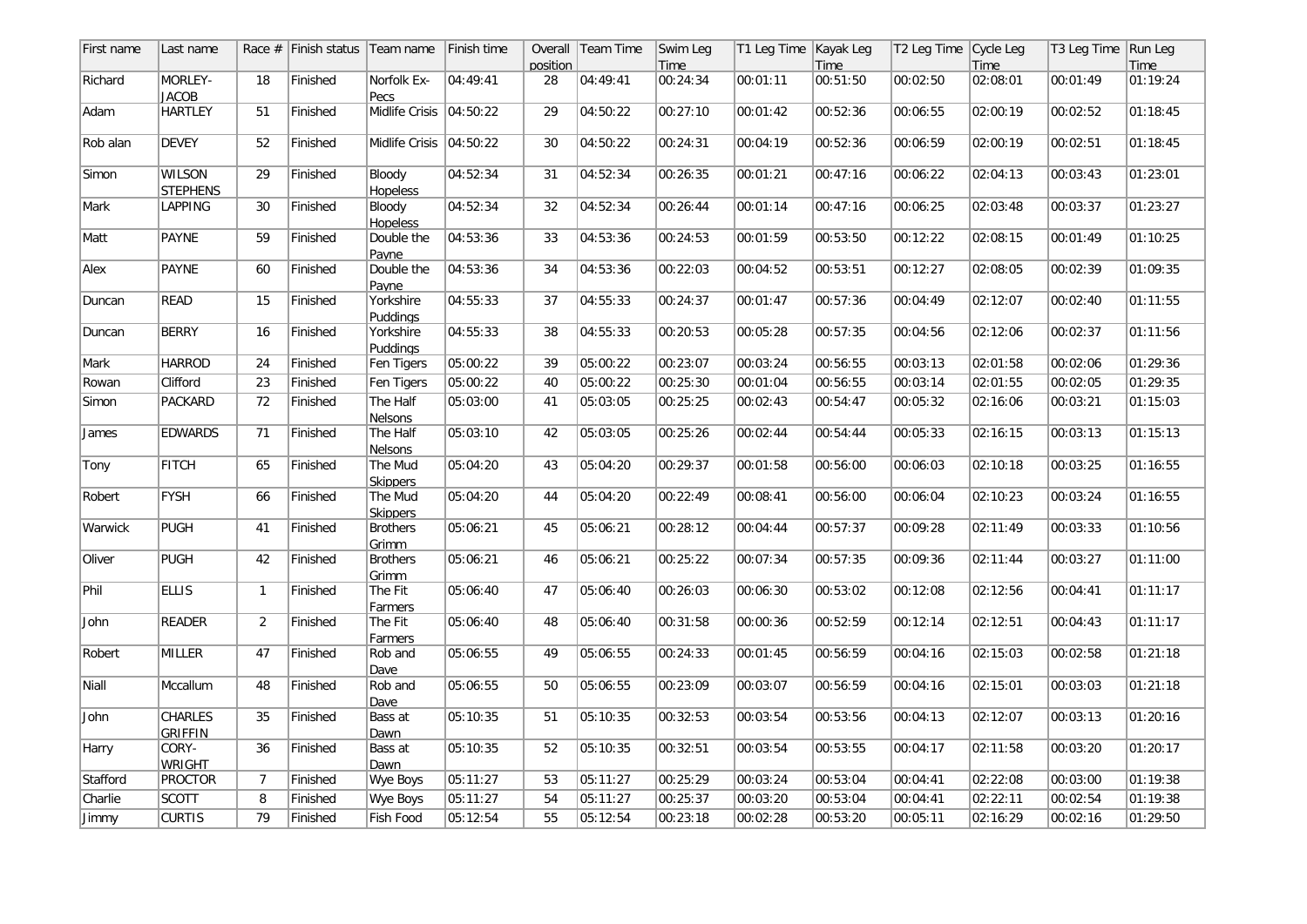| First name   | Last name       |    | Race $#$ Finish status Team name |                                                | Finish time |          | Overall   Team Time | Swim Leg | T1 Leg Time   Kayak Leg |          | T2 Leg Time Cycle Leg |          | T3 Leg Time Run Leg |          |
|--------------|-----------------|----|----------------------------------|------------------------------------------------|-------------|----------|---------------------|----------|-------------------------|----------|-----------------------|----------|---------------------|----------|
|              |                 |    |                                  |                                                |             | position |                     | Time     |                         | Time     |                       | Time     |                     | Time     |
| Charlie      | <b>ELLIOTT</b>  | 80 | Finished                         | Fish Food                                      | 05:12:54    | 56       | 05:12:54            | 00:23:43 | 00:02:05                | 00:53:21 | 00:05:04              | 02:16:36 | 00:02:17            | 01:29:46 |
| Jack         | <b>LINDOP</b>   | 25 | Finished                         | Ale and Pace 05:16:03                          |             | 57       | 05:16:03            | 00:23:03 | 00:02:03                | 00:50:33 | 00:05:48              | 02:19:25 | 00:03:23            | 01:31:46 |
| Matt         | GREENHILL       | 26 | Finished                         | Ale and Pace 05:16:03                          |             | 58       | 05:16:03            | 00:23:50 | 00:01:19                | 00:50:33 | 00:05:40              | 02:19:31 | 00:03:23            | 01:31:44 |
| Philip       | <b>BEER</b>     | 31 | Finished                         | Beer<br><b>Brothers</b>                        | 05:17:29    | 61       | 05:17:29            | 00:27:12 | 00:05:04                | 00:54:56 | 00:07:06              | 02:25:26 | 00:03:07            | 01:14:36 |
| Martin       | <b>BEER</b>     | 32 | Finished                         | Beer<br><b>Brothers</b>                        | 05:17:29    | 62       | 05:17:29            | 00:26:38 | 00:05:41                | 00:54:56 | 00:07:02              | 02:25:28 | 00:03:17            | 01:14:24 |
| Ali          | <b>WALLACE</b>  | 13 | Finished                         | Hertfordshire   05:38:44<br><b>Hillbillies</b> |             | 65       | 05:38:44            | 00:26:54 | 00:03:02                | 00:55:49 | 00:07:11              | 02:18:32 | 00:03:06            | 01:44:07 |
| Robbie       | RAND            | 14 | Finished                         | Hertfordshire 05:38:44<br><b>Hillbillies</b>   |             | 66       | 05:38:44            | 00:25:58 | 00:03:56                | 00:55:52 | 00:07:12              | 02:18:41 | 00:03:02            | 01:43:58 |
| Paul         | <b>FLETCHER</b> | 81 | Finished                         | Centurians                                     | 05:39:35    | 67       | 05:39:35            | 00:31:19 | 00:02:36                | 01:03:39 | 00:12:02              | 02:30:52 | 00:04:48            | 01:14:16 |
| Alistair     | <b>SHAW</b>     | 82 | Finished                         | Centurians                                     | 05:39:35    | 68       | 05:39:35            | 00:23:31 | 00:10:26                | 01:03:41 | 00:11:57              | 02:30:57 | 00:04:41            | 01:14:18 |
| Alex         | <b>KENNEDY</b>  | 75 | Finished                         | The<br><b>Borrowers</b>                        | 05:41:32    | 71       | 05:41:32            | 00:26:41 | 00:07:22                | 01:04:58 | 00:06:36              | 02:21:17 | 00:02:04            | 01:32:31 |
| Simon        | <b>GUEST</b>    | 76 | Finished                         | The<br><b>Borrowers</b>                        | 05:41:32    | 72       | 05:41:32            | 00:32:46 | 00:01:14                | 01:04:56 | 00:06:38              | 02:21:17 | 00:01:49            | 01:32:50 |
| Andy         | COOK            | 70 | Finished                         | Go Big                                         | 05:46:33    | 73       | 05:46:34            | 00:25:18 | 00:02:19                | 00:52:13 | 00:05:18              | 02:39:39 | 00:04:21            | 01:37:23 |
| Graham       | <b>BRAY</b>     | 69 | Finished                         | Go Big                                         | 05:46:36    | 74       | 05:46:34            | 00:22:29 | 00:05:09                | 00:52:14 | 00:05:17              | 02:39:39 | 00:04:18            | 01:37:27 |
| Russell      | DE BEER         | 39 | Finished                         | The<br>Untouchable                             | 05:57:22    | 75       | 05:57:22            | 00:25:50 | 00:05:49                | 01:03:52 | 00:10:39              | 02:57:00 | 00:03:07            | 01:11:02 |
| Ed           | <b>WARTON</b>   | 40 | Finished                         | The<br>Untouchable                             | 05:57:22    | 76       | 05:57:22            | 00:29:40 | 00:01:56                | 01:03:59 | 00:10:35              | 02:57:05 | 00:03:05            | 01:11:00 |
| <b>Bruce</b> | PHILP           | 45 | Finished                         | Old<br>Moulsham<br><b>Meanderers</b>           | 06:07:18    | 77       | 06:07:18            | 00:19:51 | 00:02:34                | 01:00:14 | 00:07:30              | 02:54:47 | 00:03:45            | 01:38:33 |
| Anthony      | LYTHELL         | 46 | Finished                         | Old<br>Moulsham<br><b>Meanderers</b>           | 06:07:18    | 78       | 06:07:18            | 00:21:39 | 00:00:46                | 01:00:17 | 00:07:26              | 02:54:47 | 00:03:45            | 01:38:35 |
| James        | <b>RAYWOOD</b>  | 55 | Finished                         | Tactical<br>Chunder                            | 06:09:33    | 79       | 06:09:32            | 00:36:54 | 00:03:03                | 01:02:58 | 00:10:36              | 02:25:39 | 00:07:47            | 01:42:34 |
| Rob          | COURT           | 56 | Finished                         | Tactical<br>Chunder                            | 06:09:33    | 80       | 06:09:32            | 00:36:57 | 00:03:02                | 01:02:59 | 00:10:28              | 02:25:37 | 00:07:52            | 01:42:34 |
| James        | Arnold          | 5  | Finished                         | Laurel and<br>Hardy                            | 06:22:09    | 85       | 06:22:09            | 00:25:36 | 00:06:45                | 01:07:20 | 00:09:32              | 03:06:28 | 00:03:46            | 01:22:39 |
| Mike         | LAMYMAN         | 6  | Finished                         | Laurel and<br>Hardy                            | 06:22:10    | 86       | 06:22:09            | 00:25:36 | 00:06:50                | 01:07:19 | 00:09:28              | 03:06:25 | 00:03:49            | 01:22:40 |
| Nic          | ARMITAGE        | 61 | Finished                         | Flotsam and<br>Jetsam                          | 06:24:21    | 89       | 06:24:20            | 00:29:34 | 00:10:20                | 01:08:16 | 00:09:09              | 02:48:12 | 00:07:51            | 01:30:57 |
| Robert       | BAILEY          | 62 | Finished                         | Flotsam and<br>Jetsam                          | 06:24:21    | 90       | 06:24:20            | 00:27:37 | 00:12:17                | 01:08:18 | 00:09:05              | 02:48:12 | 00:07:49            | 01:31:00 |
| Simon        | <b>BUSWELL</b>  | 64 | Finished                         | Brent and<br>Finchy                            | 06:30:28    | 91       |                     | 00:32:55 | 00:04:45                | 01:13:12 | 00:10:07              | 03:10:10 | 00:04:27            | 01:14:48 |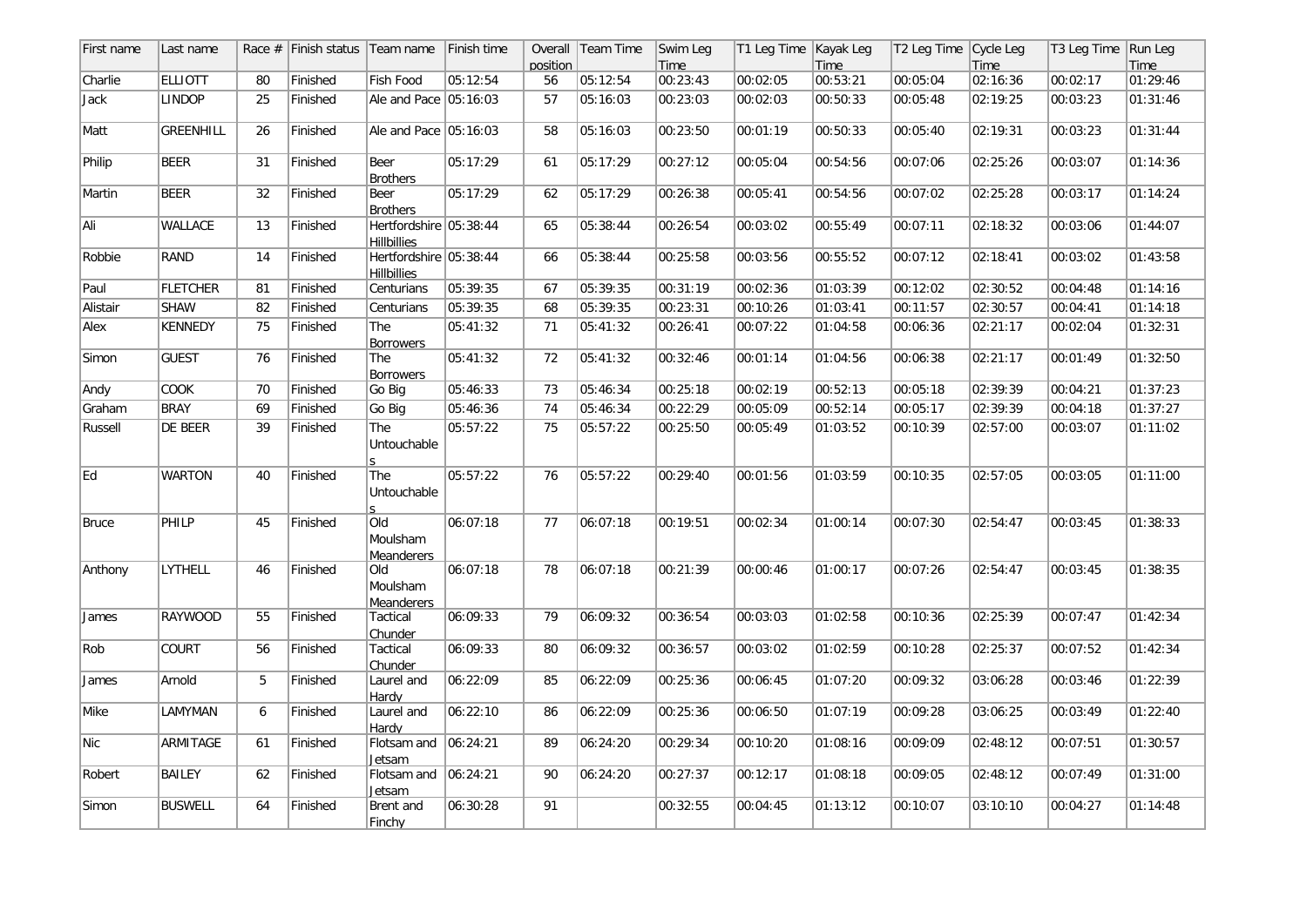| First name | Last name            |                | Race $#$ Finish status   | Team name                                    | Finish time | position | Overall Team Time | Swim Leg<br>Time | T1 Leg Time | Kayak Leg<br>Time | T2 Leg Time Cycle Leg | Time     | T3 Leg Time | Run Leg<br>Time |
|------------|----------------------|----------------|--------------------------|----------------------------------------------|-------------|----------|-------------------|------------------|-------------|-------------------|-----------------------|----------|-------------|-----------------|
| Sam        | <b>MOLYNEAUX</b>     | 53             | Finished                 | Dawdling<br><b>Ducks</b>                     | 06:38:03    | 92       | 06:38:03          | 00:24:52         | 00:10:05    | 01:22:00          | 00:20:56              | 02:31:06 | 00:06:24    | 01:42:38        |
| Matt       | <b>BICKERTON</b>     | 54             | Finished                 | Dawdling<br><b>Ducks</b>                     | 06:38:03    | 93       | 06:38:03          | 00:29:39         | 00:05:16    | 01:21:59          | 00:20:58              | 02:31:08 | 00:06:22    | 01:42:38        |
| Alan       | Ormrod               | 21             | Finished                 | Wigans<br>Chosen Few                         | 06:51:36    | 94       | 06:51:36          | 00:28:28         | 00:04:41    | 01:21:50          | 00:09:30              | 02:51:47 | 00:05:18    | 01:49:59        |
| Gary       | ORMROD               | 22             | Finished                 | Wigans<br>Chosen Few                         | 06:51:36    | 95       | 06:51:36          | 00:29:07         | 00:04:05    | 01:21:51          | 00:09:34              | 02:51:33 | 00:05:26    | 01:49:57        |
| William    | CHAMBERLAI           | 33             | Finished                 | <b>The</b><br>Privateers                     | 06:52:17    | 96       | 06:52:17          | 00:27:55         | 00:04:05    | 00:59:14          | 00:05:01              | 03:58:50 | 00:03:09    | 01:13:59        |
| Jamie      | <b>MACLEAN</b>       | 34             | Finished                 | The<br>Privateers                            | 06:52:17    | 97       | 06:52:17          | 00:29:19         | 00:02:44    | 00:59:15          | 00:04:59              | 03:59:22 | 00:02:34    | 01:14:01        |
| Jamie      | MC CALLUM            | 11             | Finished                 | <b>The</b><br>Squabbling<br><b>Fishwives</b> | 06:53:57    | 98       | 06:53:56          | 00:23:11         | 00:02:58    | 00:54:18          | 00:05:48              | 04:10:32 | 00:03:15    | 01:13:53        |
| Justin     | <b>WATERIDGE</b>     | 12             | Finished                 | <b>The</b><br>Squabbling<br>Fishwives        | 06:53:57    | 99       | 06:53:56          | 00:23:16         | 00:02:51    | 00:54:15          | 00:05:52              | 04:10:34 | 00:03:15    | 01:13:49        |
| Sam        | <b>HARRIS</b>        | 3              | Withdrawn<br>during race | <b>Waving Not</b><br>Drowning                |             |          |                   | 00:23:41         | 00:03:32    | 00:59:43          |                       |          |             |                 |
| Simon      | <b>GREENWOO</b><br>D | $\overline{4}$ | Withdrawn<br>during race | <b>Waving Not</b><br>Drowning                |             |          |                   | 00:25:08         | 00:02:04    | 00:59:42          |                       |          |             |                 |
| Rick       | <b>HUGHES</b>        | 63             | Withdrawn<br>during race | Brent and<br>Finchy                          | 05:58:36    |          |                   | 00:34:03         | 00:03:30    | 01:13:14          | 00:10:08              | 03:10:33 | 00:04:10    | 00:42:53        |
| Michael    | <b>FITZROY</b>       | 67             | Pre-race<br>withdrawal   | The Old<br>Soldiers                          |             |          |                   |                  |             |                   |                       |          |             |                 |
| Richard    | <b>CLOWES</b>        | 68             | Pre-race<br>lwithdrawal  | The Old<br>Soldiers                          |             |          |                   |                  |             |                   |                       |          |             |                 |

## Dame Edna Medallion

| First name | Last name        |     | Race $#$ Finish status Team name |                                    | Finish time |          | Overall Team Time | Swim Leg | T1 Leg Time   Kayak Leg |          | T2 Leg Time Cycle Leg |          | T3 Leg Time | Run Leg  |
|------------|------------------|-----|----------------------------------|------------------------------------|-------------|----------|-------------------|----------|-------------------------|----------|-----------------------|----------|-------------|----------|
|            |                  |     |                                  |                                    |             | position |                   | Time     |                         | Time     |                       | Time     |             | Time     |
| Paul       | LAMONT           | 101 | Finished                         | South African 04:20:14<br>Stormers |             | 3        | 04:20:14          | 00:20:51 | 00:01:09                | 00:42:18 | 00:03:32              | 02:00:56 | 00:01:21    | 01:10:03 |
| Lucy       | DEAKIN           | 102 | Finished                         | South African 04:20:14<br>Stormers |             | 4        | 04:20:14          | 00:20:50 | 00:01:08                | 00:42:18 | 00:03:32              | 02:00:56 | 00:01:25    | 01:10:02 |
| Eugene     | <b>MORIARTY</b>  | 87  | Finished                         | The<br>Defenders                   | 04:28:00    | 5        | 04:28:00          | 00:23:39 | 00:01:09                | 00:38:23 | 00:03:30              | 02:10:28 | 00:01:34    | 01:09:16 |
| Rachel     | <b>SYMINGTON</b> | 88  | Finished                         | <b>The</b><br>Defenders            | 04:28:00    | 6        | 04:28:00          | 00:19:13 | 00:05:33                | 00:38:22 | 00:03:30              | 02:10:30 | 00:01:33    | 01:09:16 |
| Toby       | DEAN             | 85  | Finished                         | Local<br>Knowledae                 | 04:36:09    | 9        | 04:36:09          | 00:22:09 | 00:03:39                | 00:37:33 | 00:02:31              | 02:17:38 | 00:02:04    | 01:10:31 |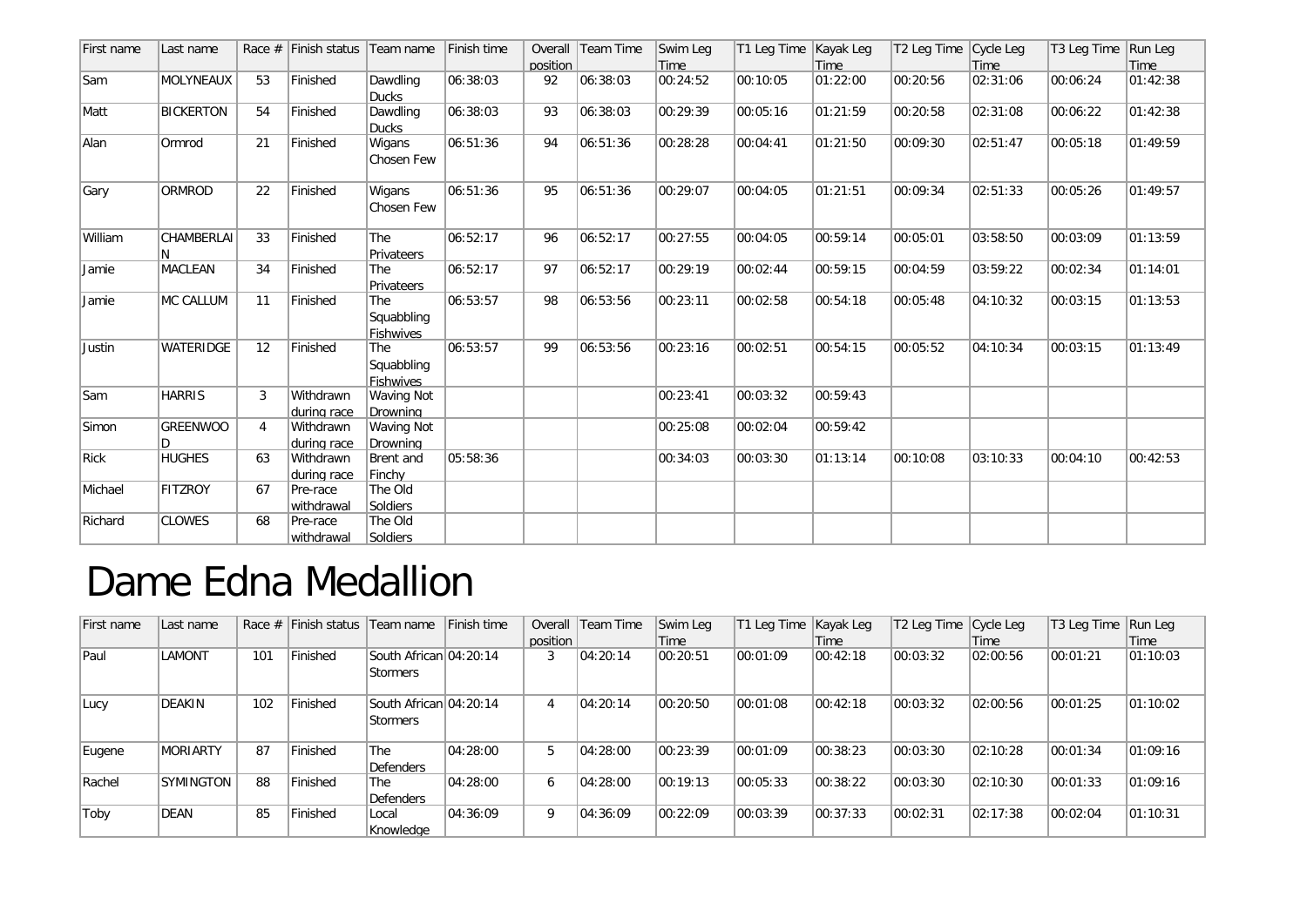| First name | Last name               |     | Race $#$ Finish status  | Team name                      | Finish time | position | Overall Team Time | Swim Leg<br>Time | T1 Leg Time | Kayak Leg<br>Time | T2 Leg Time Cycle Leg | Time     | T3 Leg Time | Run Leg<br>Time |
|------------|-------------------------|-----|-------------------------|--------------------------------|-------------|----------|-------------------|------------------|-------------|-------------------|-----------------------|----------|-------------|-----------------|
| Jo         | <b>DEAN</b>             | 86  | Finished                | Local<br>Knowledge             | 04:36:09    | 10       | 04:36:09          | 00:22:10         | 00:03:39    | 00:37:35          | 00:02:34              | 02:17:31 | 00:01:11    | 01:11:25        |
| Camilla    | <b>BEESON</b>           | 89  | Finished                | Beauty and<br>the Beast        | 04:54:03    | 35       | 04:54:03          | 00:23:33         | 00:03:46    | 00:42:22          | 00:04:04              | 02:15:03 | 00:02:48    | 01:22:25        |
| James      | KILPATRICK              | 90  | Finished                | Beauty and<br>the Beast        | 04:54:03    | 36       | 04:54:03          | 00:25:01         | 00:02:22    | 00:42:21          | 00:04:04              | 02:15:03 | 00:02:46    | 01:22:24        |
| Darren     | <b>THOMAS</b>           | 95  | Finished                | One Moaner                     | 05:17:16    | 59       | 05:17:16          | 00:22:08         | 00:01:52    | 00:42:22          | 00:03:16              | 02:52:42 | 00:01:56    | 01:12:58        |
| Rominter   | <b>KNOWLES</b>          | 96  | Finished                | One Moaner                     | 05:17:16    | 60       | 05:17:16          | 00:21:11         | 00:02:47    | 00:42:26          | 00:03:12              | 02:52:30 | 00:02:09    | 01:12:58        |
| Jane       | CAVE                    | 83  | Finished                | Fred and<br>Wilma              | 05:33:30    | 63       | 05:33:30          | 00:27:46         | 00:02:16    | 00:44:14          | 00:13:40              | 02:23:15 | 00:08:06    | 01:34:10        |
| Johnny     | CAVE                    | 84  | Finished                | Fred and<br>Wilma              | 05:33:30    | 64       | 05:33:30          | 00:27:49         | 00:02:16    | 00:44:14          | 00:13:37              | 02:23:18 | 00:08:05    | 01:34:09        |
| Daniel     | <b>WILLIAMS</b>         | 91  | Finished                | Norfolk Cake   05:39:58<br>Co. |             | 69       | 05:39:58          | 00:23:14         | 00:03:32    | 00:42:20          | 00:06:59              | 02:30:44 | 00:02:07    | 01:50:59        |
| Mel        | <b>WILLIAMS</b>         | 92  | Finished                | Norfolk Cake 05:39:58<br>Co.   |             | 70       | 05:39:58          | 00:24:50         | 00:01:54    | 00:42:19          | 00:06:59              | 02:30:48 | 00:02:03    | 01:51:01        |
| Dave       | Walker                  | 111 | Finished                | Team GB                        | 06:18:11    | 81       | 06:18:11          | 00:33:07         | 00:04:20    | 00:54:45          | 00:07:57              | 03:07:18 | 00:03:46    | 01:26:55        |
| Gabby      | CAMPBELL<br><b>GRAY</b> | 112 | Finished                | Team GB                        | 06:18:11    | 82       | 06:18:11          | 00:36:27         | 00:01:03    | 00:54:39          | 00:08:03              | 03:07:17 | 00:03:35    | 01:27:03        |
| James      | <b>BIRCH</b>            | 99  | Finished                | Late and<br>Never              | 06:21:25    | 83       | 06:21:25          | 00:30:31         | 00:07:43    | 00:44:44          | 00:10:43              | 03:02:03 | 00:04:09    | 01:41:29        |
| Claire     | <b>BIRCH</b>            | 100 | Finished                | Late and<br>Never              | 06:21:25    | 84       | 06:21:25          | 00:33:03         | 00:05:15    | 00:44:45          | 00:10:39              | 02:58:31 | 00:06:38    | 01:42:32        |
| Bryan      | <b>BAXTER</b>           | 97  | Finished                | Going Going<br>Gone            | 06:23:06    | 87       | 06:23:06          | 00:30:28         | 00:04:41    | 01:01:48          | 00:07:01              | 02:58:12 | 00:01:23    | 01:39:31        |
| Philippa   | <b>RUDD</b>             | 98  | Finished                | Going Going<br>Gone            | 06:23:06    | 88       | 06:23:06          | 00:33:09         | 00:01:57    | 01:01:55          | 00:08:29              | 02:56:47 | 00:01:45    | 01:39:03        |
| Nick       | PAGE                    | 93  | Pre-race<br>withdrawa   | Catch me if<br>you can         |             |          |                   |                  |             |                   |                       |          |             |                 |
| Anna       | <b>PARK</b>             | 94  | Pre-race<br> withdrawal | Catch me if<br>you can         |             |          |                   |                  |             |                   |                       |          |             |                 |

## Lady Hamilton Cup

| First name | Last name        |     |                          | Race # Finish status Team name Finish time |          | Overall Team Time | Swim Leg | T1 Leg Time Kayak Leg |          | T2 Leg Time Cycle Leg |          | T3 Leg Time Run Leg |          |
|------------|------------------|-----|--------------------------|--------------------------------------------|----------|-------------------|----------|-----------------------|----------|-----------------------|----------|---------------------|----------|
|            |                  |     |                          |                                            | position |                   | Time     |                       | Time     |                       | Time     |                     | Time     |
| Sophia     | <b>WARNER</b>    | 103 | Finished                 | Sailing Sirens 04:43:58                    | 17       | 04:43:58          | 00:25:20 | 00:01:19              | 00:40:39 | 00:05:36              | 02:11:46 | 00:03:30            | 01:15:45 |
| Kyla       | <b>MOORE</b>     | 104 | Finished                 | Sailing Sirens 04:43:58                    | 18       | 04:43:58          | 00:23:00 | 00:03:35              | 00:40:37 | $ 00:05:42\rangle$    | 02:11:47 | 00:03:27            | 01:15:46 |
| Jodie      | <b>IMCCALLUM</b> | 105 | Withdrawn<br>during race | Samphire<br><b>Sirens</b>                  |          |                   | 00:23:15 | 00:01:39              | 00:45:58 | 00:04:58              | 02:46:54 | 00:04:21            |          |
| Sarah      | BALDRY           | 106 | Withdrawn                | Samphire                                   |          |                   | 00:22:07 | 00:02:50              | 00:46:00 | 00:04:54              | 02:46:54 | 00:01:13            |          |
|            |                  |     | during race              | Sirens                                     |          |                   |          |                       |          |                       |          |                     |          |